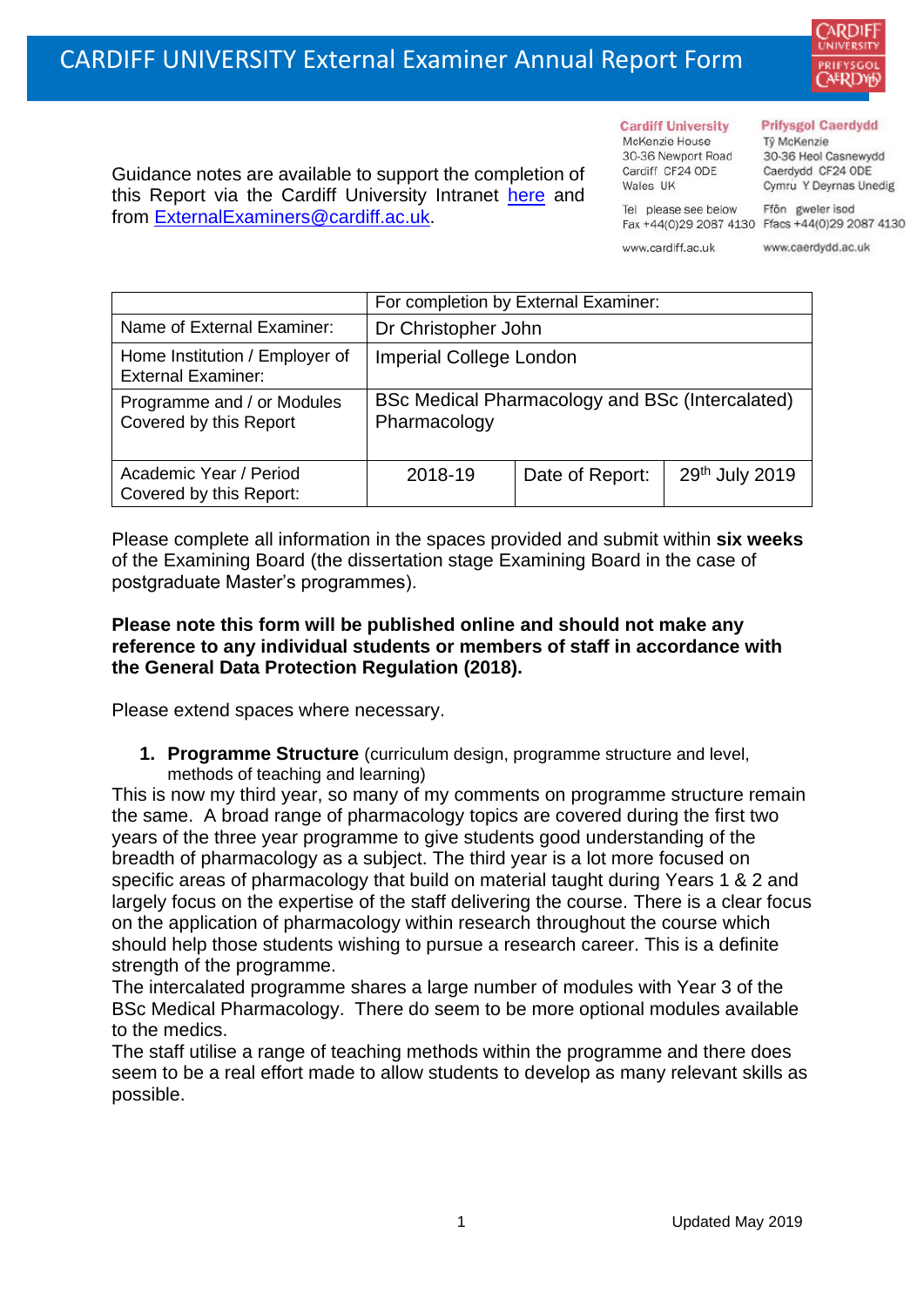**2. Academic Standards** (comparability with other UK HEIs, achievement of students, any PSRB requirements)

Both programmes are comparable with other UK HEI programmes – including those at Imperial College.

**3. The Assessment Process** (enabling achievement of aims and learning outcomes; stretch of assessment; comparability of standards between modules of the same level)

My continuing view of the assessment process for these programmes is as follows:

# **Strengths:**

- 1. Excellent in course assessment portfolio designed to develop a range of skills
- 2. Exam papers demonstrate many aspects of excellent practice they are clearly mapped to learning outcomes, usually very good detail within model answers, the single best answer questions are very well written (not something I have consistently found at other institutions) and the inclusion of essay questions remains a real strength of the exam process as it allows depth of knowledge to be tested.
- 3. Level of feedback provided to the students is excellent very well organised by Carmen. Even the final year students receive detailed feedback on their work. I hope the students appreciate the efforts made in this regard.
- 4. Any assessment issues are always discussed with me and my opinion is valued.

### **To improve:**

- 1. One suggestion I made after my first year was to include more data interpretation within the exams to ensure you are testing a broader range of skills. This has not been taken up as yet, although I am told that there is a greater focus on data interpretation within the teaching sessions.
- 2. The exam papers are a real mix of formats. It would be ideal if a more consistent approach was taken to exam paper structure. I suspect it is a little confusing for students to know what to expect from any exam.

Overall, grades awarded were appropriate and it was good to see some excellent work produced by the students under examination conditions.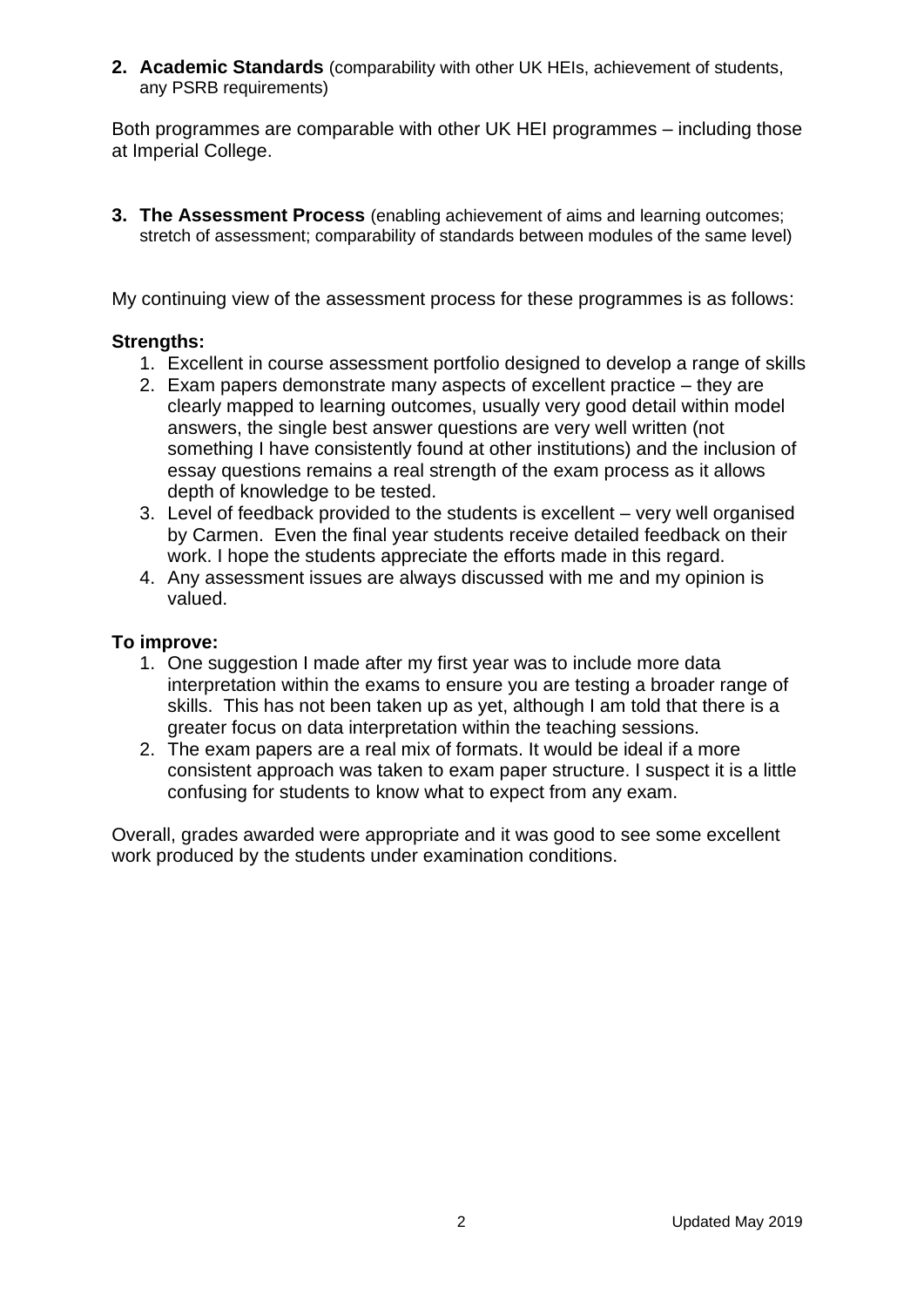4. **Examination of Master's Dissertations (if applicable)** (sample of dissertations received, appropriateness of marking schemes, standard of internal marking, classification of awards)

[*Where possible please complete this section following the dissertation examining board determining the final award*.]

# **5. Year-on-Year Comments**

[Previous External Examiner Reports are available from the Cardiff University Website [here.](https://www.cardiff.ac.uk/public-information/quality-and-standards/external-examiner-reports)]

The course leads have responded to previous feedback and modified the course to address issues e.g. incorporation of more basic pharmacology concepts into final year modules to ensure students revisit these core concepts.

As noted above, could do with some more data interpretation type questions during the exams process.

**6. Preparation for the role of External Examiner (for new External Examiners only)** (appropriateness of briefing provided by the programme team and supporting information, visits to School, ability to meet with students, arrangements for accessing work to review)

N/A

**7. Noteworthy Practice and Enhancement** (good and innovative practice in learning, teaching and assessment; opportunities for enhancement of learning opportunities)

The course provides a varied curriculum and outside of the lecture content there are some well thought out in course assessment that helps students develop good critical skills. The individual exam papers are well put together and show many elements of excellent practice.

It would be good to include more team based elements to the assessment.

**8. Appointment Overview (for retiring External Examiners only)** (significant changes in standards, programme/discipline developments, implementation of recommendations, further areas of work)

N/A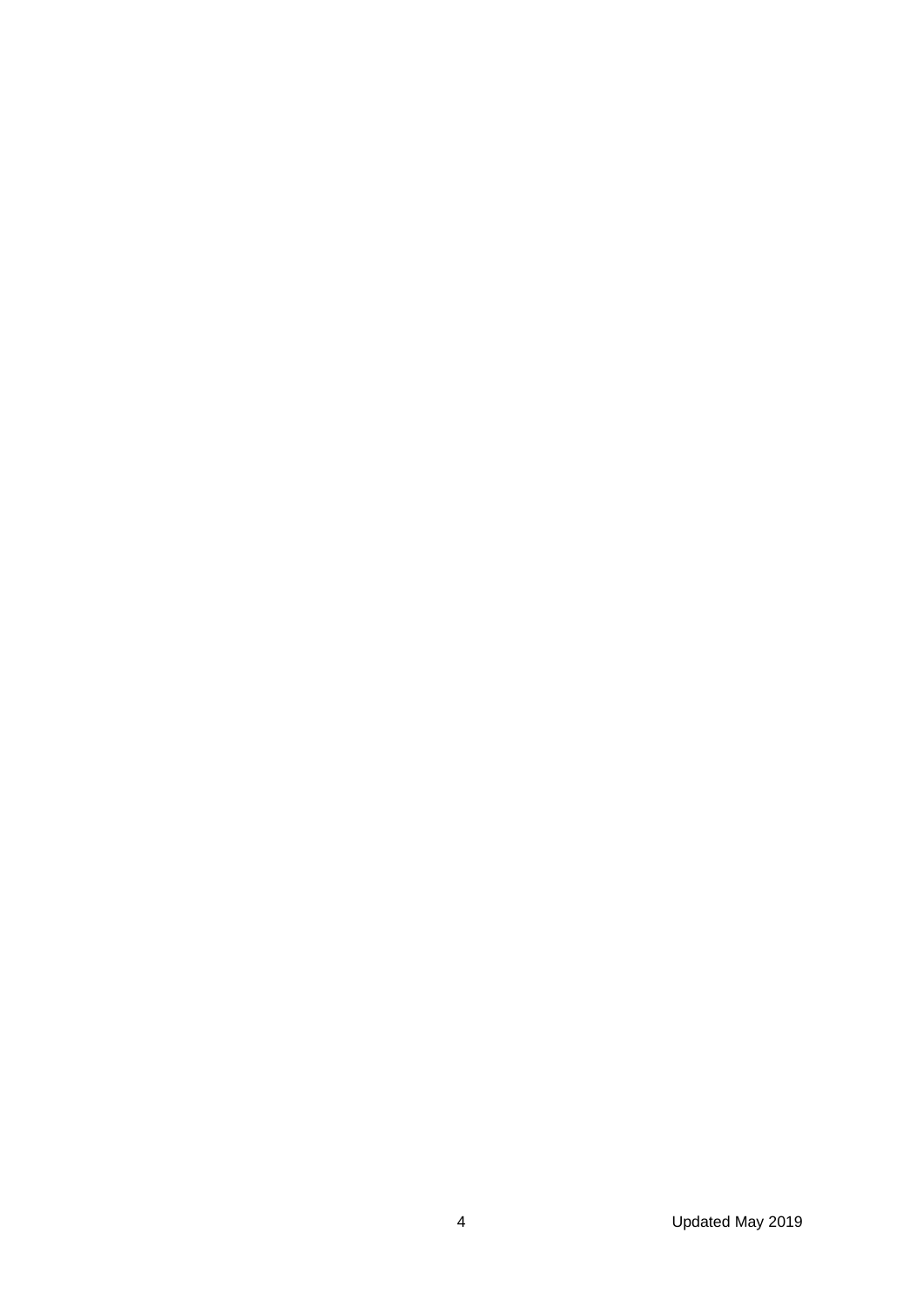# **9. Annual Report Checklist**

Please include appropriate comments within Sections 1-7 above for any answer of 'No'.

|      |                                                                                                                                                             | <b>Yes</b><br>(Y) | <b>No</b><br>(N) | N/A<br>(N/A) |
|------|-------------------------------------------------------------------------------------------------------------------------------------------------------------|-------------------|------------------|--------------|
|      | <b>Programme/Course information</b>                                                                                                                         |                   |                  |              |
| 9.1  | Did you receive sufficient information about the Programme and<br>its contents, learning outcomes and assessments?                                          | Y                 |                  |              |
| 9.2  | Were you asked to comment on any changes to the assessment<br>of the Programme?                                                                             | Y                 |                  |              |
|      | <b>Commenting on draft examination question papers</b>                                                                                                      |                   |                  |              |
| 9.3  | Were you asked to approve all examination papers contributing<br>to the final award?                                                                        | Y                 |                  |              |
| 9.4  | Were the nature, spread and level of the questions appropriate?                                                                                             | Y                 |                  |              |
| 9.5  | Were suitable arrangements made to consider your comments?                                                                                                  | Y                 |                  |              |
|      | <b>Examination scripts</b>                                                                                                                                  |                   |                  |              |
| 9.6  | Did you receive a sufficient number of scripts to be able to assess<br>whether the internal marking and classifications were appropriate<br>and consistent? | Y                 |                  |              |
| 9.7  | Was the general standard and consistency of marking<br>appropriate?                                                                                         | Y                 |                  |              |
| 9.8  | Were the scripts marked in such a way as to enable you to see<br>the reasons for the award of given marks?                                                  | Y                 |                  |              |
| 9.9  | Were you satisfied with the standard and consistency of marking<br>applied by the internal examiners?                                                       | Y                 |                  |              |
| 9.10 | In your judgement, did you have the opportunity to examine a<br>sufficient cross-section of candidates' work contributing to the<br>final assessment?       | Y                 |                  |              |
|      | <b>Coursework and practical assessments</b>                                                                                                                 |                   |                  |              |
| 9.11 | Was the choice of subjects for coursework and / or practical<br>assessments appropriate?                                                                    | Y                 |                  |              |
| 9.12 | Were you afforded access to an appropriate sample of<br>coursework and / or practical assessments?                                                          | Y                 |                  |              |
| 9.13 | Was the method and general standard of assessment<br>appropriate?                                                                                           | Y                 |                  |              |
| 9.14 | Is sufficient feedback provided to students on their assessed<br>work?                                                                                      | Y                 |                  |              |
|      | <b>Clinical examinations (if applicable)</b>                                                                                                                |                   |                  |              |
| 9.15 | Were satisfactory arrangements made for the conduct of clinical<br>assessments?                                                                             |                   |                  | <b>NA</b>    |
|      | <b>Sampling of work</b>                                                                                                                                     |                   |                  |              |
| 9.16 | Were you afforded sufficient time to consider samples of<br>assessed work?                                                                                  | Y                 |                  |              |